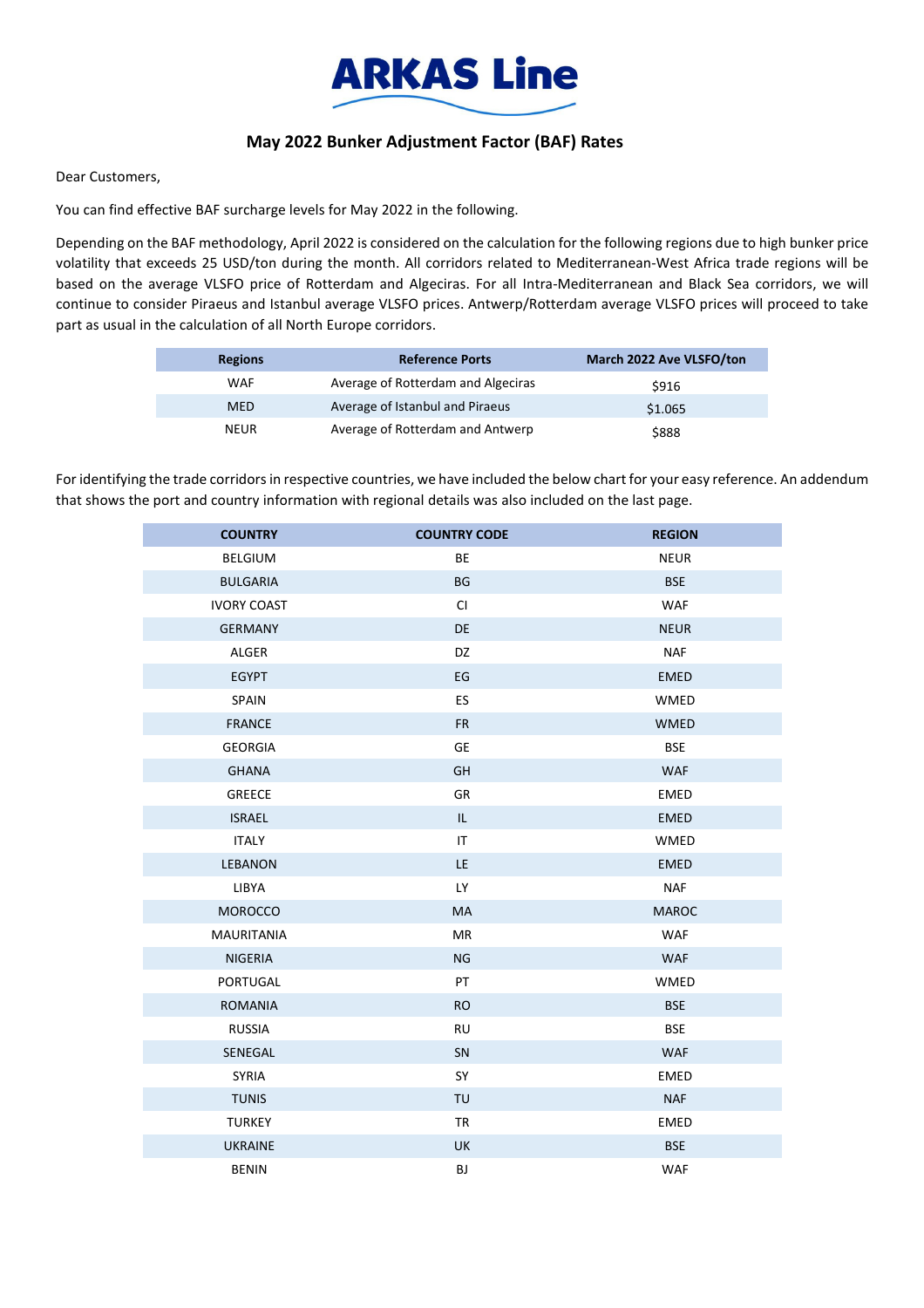## **MAY 2022 BAF SURCHARGE LEVELS**

|                         |                     |           | <b>APRIL 2022</b> |                |           | <b>MAY 2022</b> |                |
|-------------------------|---------------------|-----------|-------------------|----------------|-----------|-----------------|----------------|
| <b>REGION TO REGION</b> | <b>TRADE DRIVER</b> | VLSFO/ton | <b>BAF/TEU</b>    | <b>BAF/TEU</b> | VLSFO/ton | <b>BAF/TEU</b>  | <b>BAF/TEU</b> |
| <b>BSE TO EMED</b>      | 0,33                | \$792     | \$262             | € 222          | \$1.065   | \$353           | € 304          |
| <b>BSE TO MAROC</b>     | 0,43                | \$792     | \$343             | € 290          | \$1.065   | \$461           | € 397          |
| <b>BSE TO NAF</b>       | 0,43                | \$792     | \$343             | € 290          | \$1.065   | \$461           | € 397          |
| <b>BSE TO NEUR</b>      | 0,54                | \$690     | \$376             | € 318          | \$888     | \$484           | €415           |
| <b>BSE TO WAF</b>       | 1,21                | \$709     | \$858             | € 726          | \$916     | \$1.108         | €952           |
| <b>BSE TO WMED</b>      | 0,44                | \$792     | \$350             | € 296          | \$1.065   | \$470           | €405           |
| <b>EMED NB (INTRA)</b>  | 0,10                | \$792     | \$79              | € 67           | \$1.065   | \$106           | €91            |
| <b>EMED SB</b>          | 0,18                | \$792     | \$140             | € 119          | \$1.065   | \$188           | € 162          |
| EMED TO BSE             | 0,25                | \$792     | \$201             | € 170          | \$1.065   | \$270           | € 233          |
| <b>EMED TO MAROC</b>    | 0,38                | \$792     | \$299             | € 253          | \$1.065   | \$402           | € 346          |
| EMED TO NAF             | 0,38                | \$792     | \$299             | € 253          | \$1.065   | \$402           | € 346          |
| <b>EMED TO NEUR</b>     | 0,38                | \$690     | \$259             | € 219          | \$888     | \$333           | € 286          |
| <b>EMED TO WAF</b>      | 1,04                | \$709     | \$738             | € 625          | \$916     | \$953           | € 819          |
| <b>EMED TO WMED</b>     | 0,29                | \$792     | \$227             | € 193          | \$1.065   | \$306           | € 263          |
| INTRA BSE               | 0,15                | \$792     | \$122             | € 104          | \$1.065   | \$165           | € 142          |
| <b>INTRA WAF</b>        | 0,06                | \$709     | \$43              | € 36           | \$916     | \$55            | €48            |
| MAROC TO BSE            | 0,15                | \$792     | \$122             | € 104          | \$1.065   | \$165           | € 142          |
| <b>MAROC TO EMED</b>    | 0,18                | \$792     | \$140             | € 119          | \$1.065   | \$188           | € 162          |
| MAROC TO WAF            | 0,80                | \$709     | \$566             | € 479          | \$916     | \$732           | € 628          |
| MAROC TO WMED           | 0,29                | \$792     | \$227             | € 193          | \$1.065   | \$306           | € 263          |
| NAF TO BSE              | 0,15                | \$792     | \$122             | € 104          | \$1.065   | \$165           | € 142          |
| NAF TO EMED             | 0,18                | \$792     | \$140             | € 119          | \$1.065   | \$188           | € 162          |
| NAF TO NEUR             | 0,38                | \$690     | \$259             | € 219          | \$888     | \$333           | € 286          |
| NAF TO WAF              | 1,04                | \$709     | \$738             | € 625          | \$916     | \$953           | € 819          |
| NAF TO WMED             | 0,29                | \$792     | \$227             | € 193          | \$1.065   | \$306           | € 263          |
| NEUR TO BSE             | 0,62                | \$690     | \$426             | € 361          | \$888     | \$548           | €470           |
| <b>NEUR TO EMED</b>     | 0,45                | \$690     | \$309             | € 262          | \$888     | \$398           | € 341          |
| <b>NEUR TO MAROC</b>    | 0,45                | \$690     | \$309             | € 262          | \$888     | \$398           | € 341          |
| NEUR TO NAF             | 0,75                | \$690     | \$520             | €440           | \$888     | \$668           | € 574          |
| <b>NEUR TO WAF</b>      | 0,80                | \$690     | \$552             | €467           | \$888     | \$709           | € 609          |
| NEUR TO WMED            | 0,45                | \$690     | \$309             | € 262          | \$888     | \$398           | € 341          |
| WAF TO BSE              | 0,62                | \$709     | \$438             | € 370          | \$916     | \$565           | €485           |
| WAF TO EMED             | 0,45                | \$709     | \$317             | € 269          | \$916     | \$410           | € 352          |
| WAF TO MAROC            | 0,45                | \$709     | \$317             | € 269          | \$916     | \$410           | € 352          |
| WAF TO NAF              | 0,75                | \$709     | \$534             | €452           | \$916     | \$689           | € 592          |
| WAF TO NEUR             | 0,20                | \$709     | \$142             | € 120          | \$916     | \$183           | € 157          |
| WAF TO WMED             | 0,45                | \$709     | \$317             | € 269          | \$916     | \$410           | € 352          |
| WMED TO BSE             | 0,51                | \$792     | \$402             | € 341          | \$1.065   | \$541           | €466           |
| WMED TO EMED            | 0,35                | \$792     | \$280             | € 237          | \$1.065   | \$376           | € 324          |
| WMED TO MAROC           | 0,22                | \$792     | \$175             | € 148          | \$1.065   | \$235           | € 202          |
| WMED TO NAF             | 0,22                | \$792     | \$175             | € 148          | \$1.065   | \$235           | € 202          |
| <b>WMED TO NEUR</b>     | 0,38                | \$690     | \$259             | € 219          | \$888     | \$333           | € 286          |
| WMED TO WAF             | 1,04                | \$709     | \$738             | € 625          | \$916     | \$953           | € 819          |
| WMED WB (INTRA)         | 0,29                | \$792     | \$227             | € 193          | \$1.065   | \$306           | € 263          |